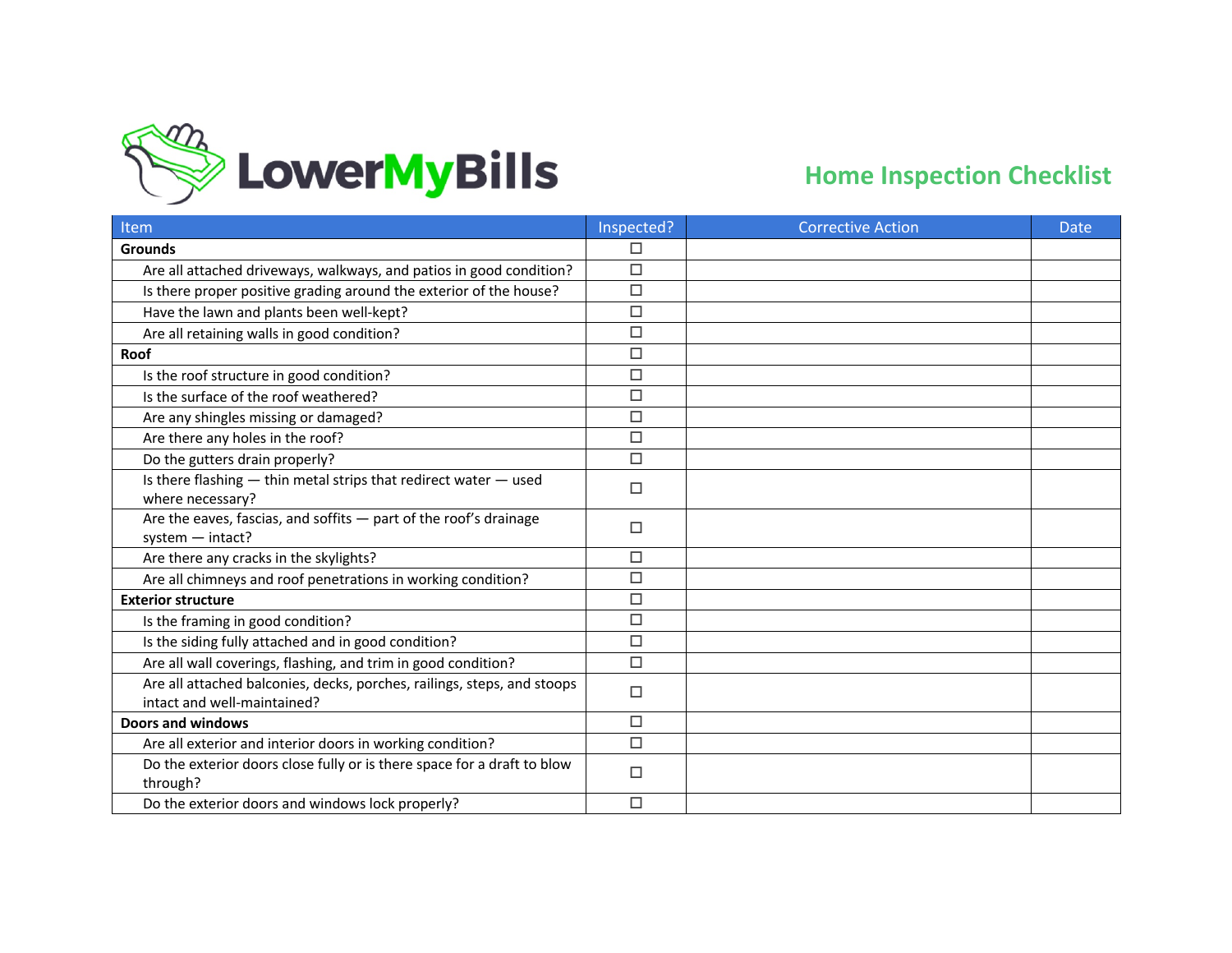

| Item                                                                                         | Inspected? | <b>Corrective Action</b> | <b>Date</b> |
|----------------------------------------------------------------------------------------------|------------|--------------------------|-------------|
| <b>Basement</b>                                                                              | $\Box$     |                          |             |
| Is the foundation in good condition?                                                         | □          |                          |             |
| Is there sufficient ventilation and drainage?                                                | $\Box$     |                          |             |
| Is the sump pump functional?                                                                 | $\Box$     |                          |             |
| Is there evidence of moisture?                                                               | $\Box$     |                          |             |
| Is there water damage?                                                                       | $\Box$     |                          |             |
| <b>Crawl space</b>                                                                           | $\Box$     |                          |             |
| Is there any damage to the subflooring?                                                      | $\Box$     |                          |             |
| Is there sufficient ventilation and insulation?                                              | $\Box$     |                          |             |
| Is there any evidence of damage from water or insects?                                       | $\Box$     |                          |             |
| <b>Attic</b>                                                                                 | $\Box$     |                          |             |
| Are there signs of structural damage?                                                        | $\Box$     |                          |             |
| Is there sufficient ventilation and insulation?                                              | $\Box$     |                          |             |
| <b>Electrical system</b>                                                                     | $\Box$     |                          |             |
| Do you know the predominant branch circuit wiring method?                                    | $\Box$     |                          |             |
| Do you know the amperage rating of the service?                                              | $\Box$     |                          |             |
| Do you know where to find the main disconnects and subpanels?                                | $\Box$     |                          |             |
| Do you know where to find the smoke and carbon monoxide alarms?<br>Are there enough of them? | $\Box$     |                          |             |
| Are the service entrance conductors, cables, and raceways in<br>working condition?           | □          |                          |             |
| Are there exposed electrical splices?                                                        | $\Box$     |                          |             |
| Are the installed lighting fixtures, receptacles, and switches working?                      | $\Box$     |                          |             |
| <b>Bathrooms</b>                                                                             | $\Box$     |                          |             |
| Are the bathroom exhaust systems working?                                                    | $\Box$     |                          |             |
| Do all toilets flush correctly?                                                              | $\Box$     |                          |             |
| Are all faucets in working condition?                                                        | $\Box$     |                          |             |
| Do all sinks, bathtubs, and showers drain properly?                                          | $\Box$     |                          |             |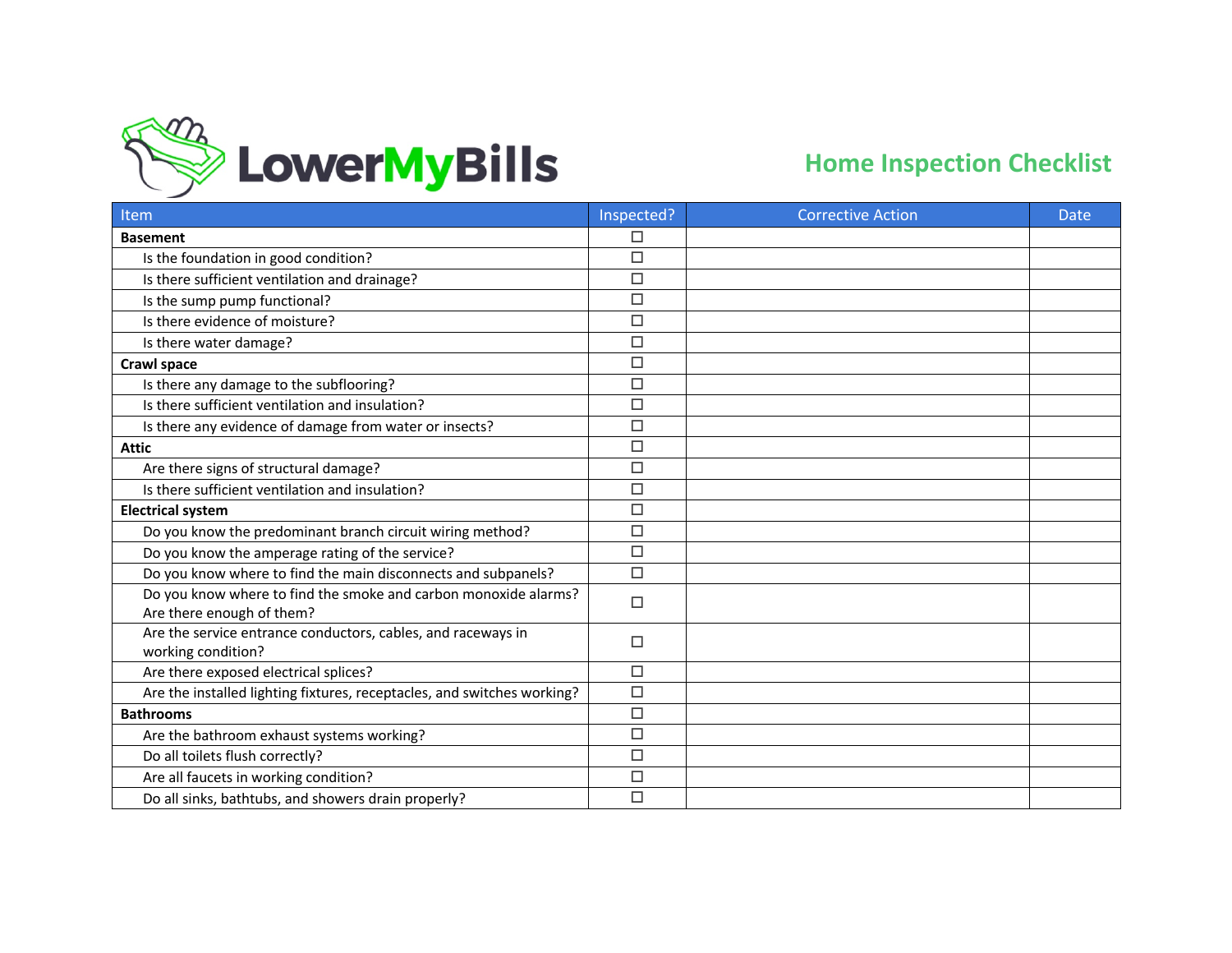

| Item                                                                                            | Inspected? | <b>Corrective Action</b> | <b>Date</b> |
|-------------------------------------------------------------------------------------------------|------------|--------------------------|-------------|
| <b>Plumbing</b>                                                                                 | □          |                          |             |
| Do all interior water supply and distribution systems work?                                     | $\Box$     |                          |             |
| Are all faucets and fixtures in working condition?                                              | $\Box$     |                          |             |
| Is there any evidence of leaks or dripping faucets?                                             | $\Box$     |                          |             |
| Can you confirm that the water heating equipment works?                                         | $\Box$     |                          |             |
| Is the hot water supply adequate?                                                               | $\Box$     |                          |             |
| Is the water pressure sufficient?                                                               | $\Box$     |                          |             |
| Do you know where to find the water shut-off valve?                                             | $\Box$     |                          |             |
| Is the interior drain system in working condition?                                              | $\Box$     |                          |             |
| Are all vent systems clear and functional?                                                      | $\Box$     |                          |             |
| Are the sewage ejectors, sump pumps, and related pipes in working<br>condition?                 | $\Box$     |                          |             |
| Are the interior water supply, drain, vent, and waste piping materials<br>in working condition? | $\Box$     |                          |             |
| Are the fuel storage and distribution systems working?                                          | □          |                          |             |
| Do you know where to find the fuel shut-off valve?                                              | $\Box$     |                          |             |
| <b>Cooling and heating systems</b>                                                              | $\Box$     |                          |             |
| Is there central air conditioning? Does it work?                                                | $\Box$     |                          |             |
| Do you know the energy sources for the cooling system?                                          | $\Box$     |                          |             |
| Is there heating equipment installed? Does it operate properly?                                 | $\Box$     |                          |             |
| Do you know the energy sources for the heating system?                                          | $\Box$     |                          |             |
| Can you identify the distribution systems?                                                      | $\Box$     |                          |             |
| Is there sufficient ventilation?                                                                | $\Box$     |                          |             |
| Are the air filters clean?                                                                      | $\Box$     |                          |             |
| Do you know the location of the access panels?                                                  | $\Box$     |                          |             |